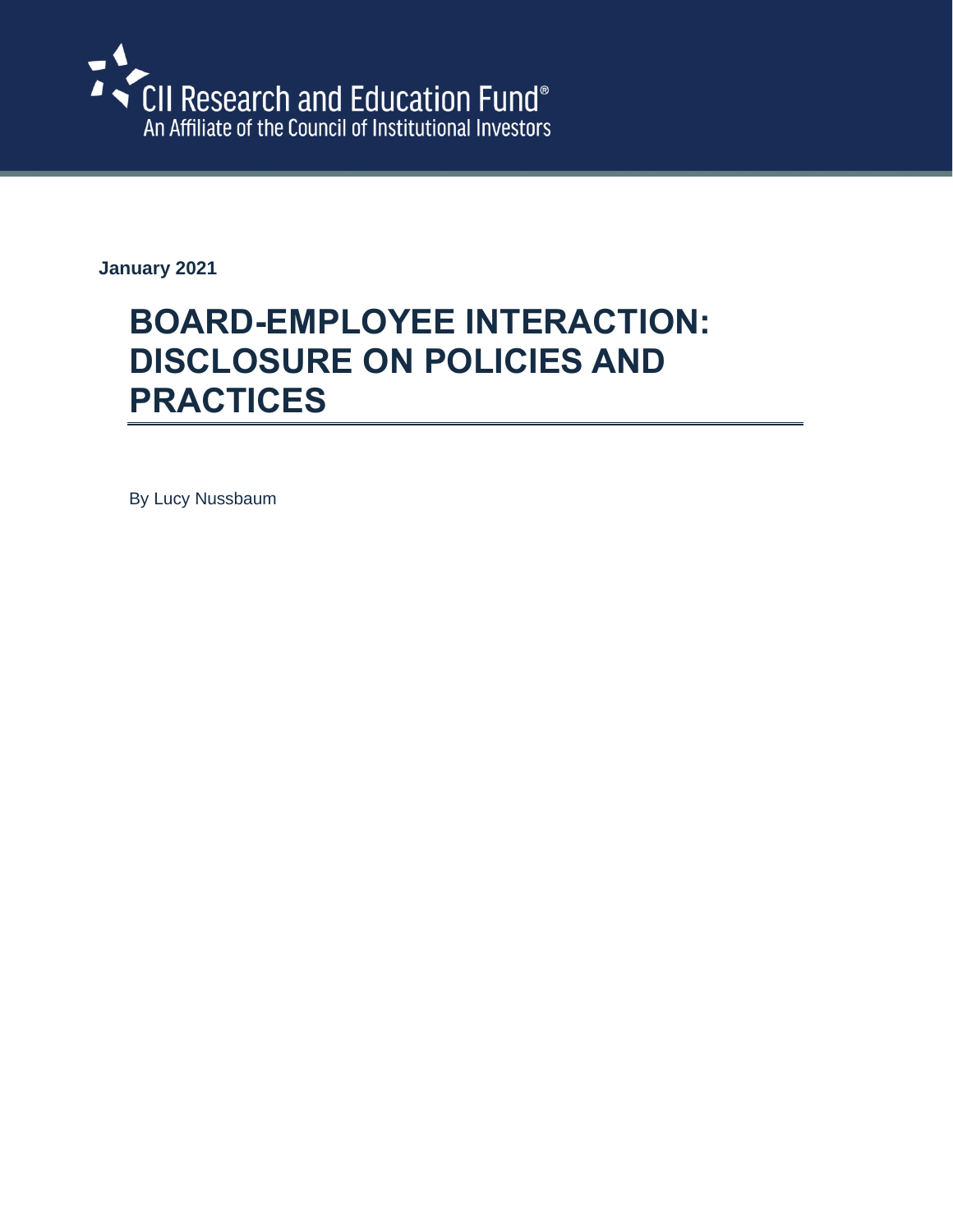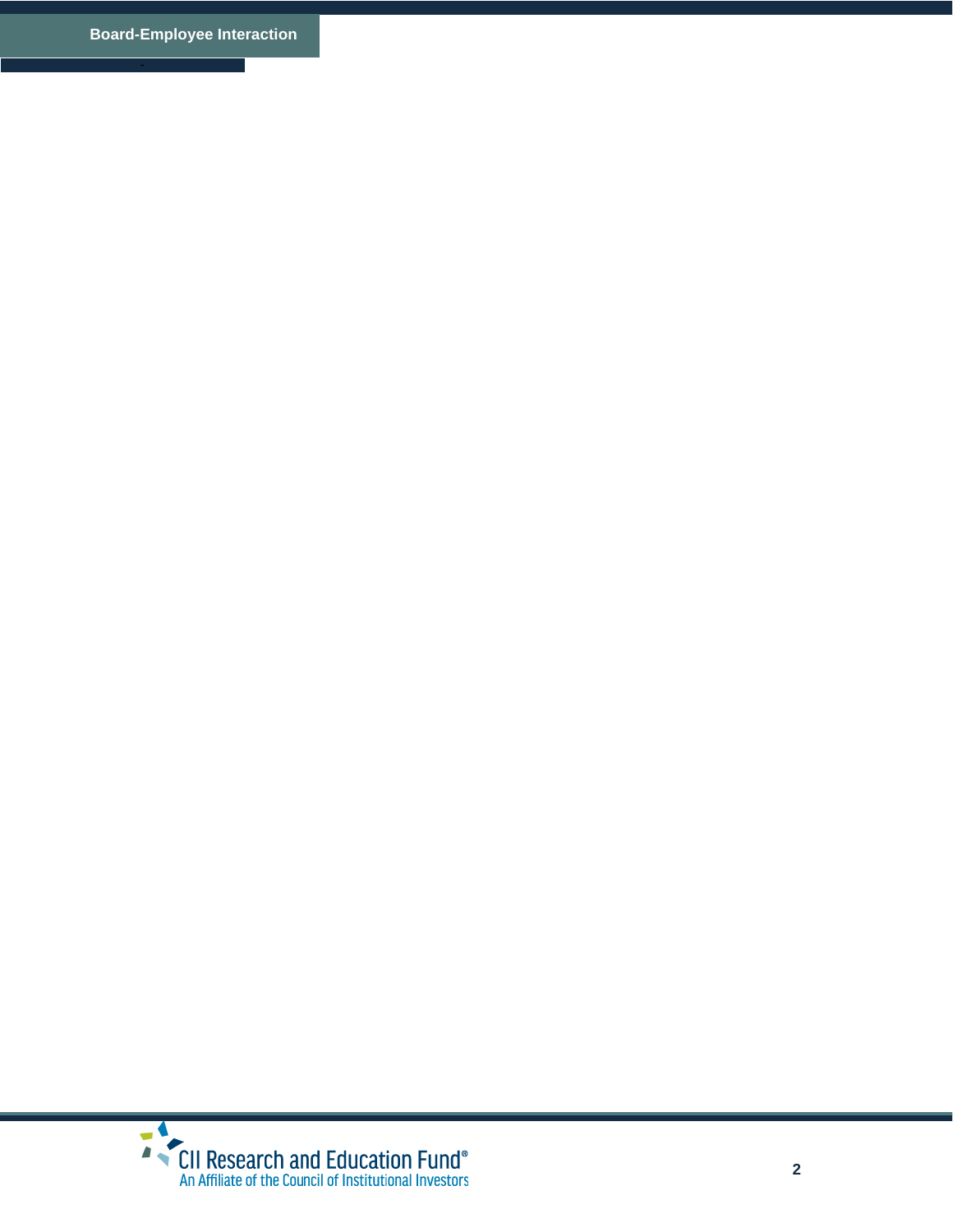Lucy Nussbaum is senior research analyst at the Council of Institutional Investors.

© 2021 Council of Institutional Investors

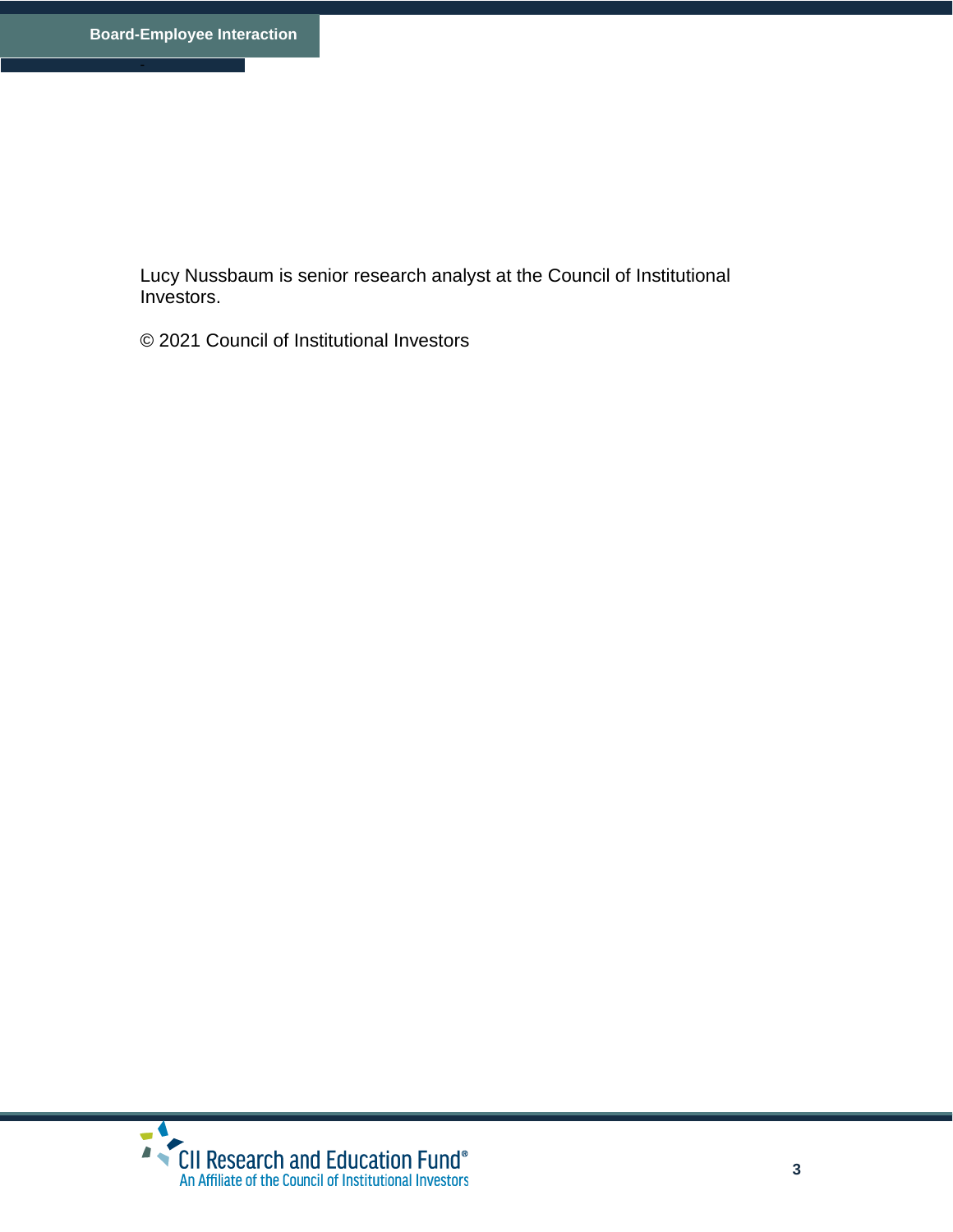### Foreword

In recent years, as the U.S. economy has become more knowledge-based, many companies have come to view their employees as a valuable asset, not just an expense. Accordingly, corporate culture has become a key focus for management in shaping long-term strategy, and for investors in evaluating where to allocate their capital. And many boards of directors are elevating company culture in their oversight of corporate strategy and risk. For example, boards are dedicating more time to presentations from human resources personnel, visiting worksites and assessing top management's success in setting an appropriate "tone at the top."

Still, studies suggest there are gaps in the board's understanding of corporate culture. A 2020 National Association of Corporate Directors (NACD) survey of 500 public company directors found that 51% of directors said their boards could improve their oversight of organizational culture.<sup>1</sup> In a 2018-2019 NACD survey, 88% of directors reported a strong understanding of the tone at the top of their companies, yet less than half of the directors said they understood culture in the middle and only 27% of directors expressed a clear grasp of culture at the bottom of their organizations. 2

Support is growing for explicit policies that encourage director interaction with rankand-file employees as a way for boards to better oversee corporate culture. Site visits "not only serve to inform the individual directors about how things actually work in the field, i.e. the operating culture actually is (culture = what employees do when no one is looking), but also help the CEO understand what is going on in the parts of the field where he/she has not recently visited,<sup>"3</sup> says David Beatty, Conway Director of the Clarkson Center for Business Ethics & Board Effectiveness at the University of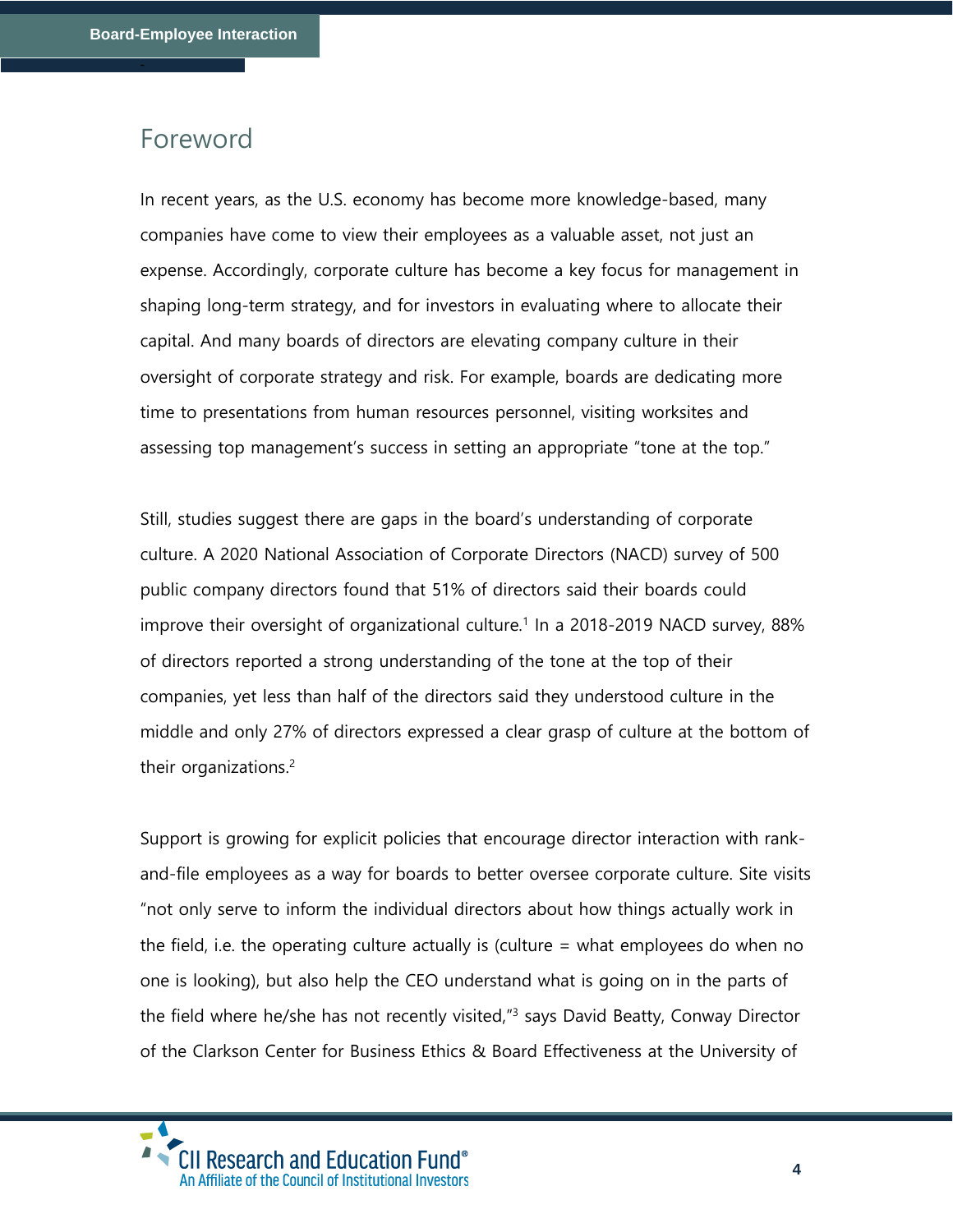Toronto Rotman School of Business. Recent publications from KPMG, Deloitte and the NACD have also identified site visits and interaction with employees as options for boards looking to improve oversight of corporate culture.<sup>4</sup>

This report highlights thematic differences in public disclosures of how large U.S. public companies provide opportunities for board members to interact directly with employees, both at the management level and deeper within the organization.

Drawing on a CII-REF review of companies' disclosures and published corporate governance guidelines, the report focuses on the extent to which large U.S. companies disclose policies and practices for director engagement with their company's workforce, and key differences among those policies and practices. Thoughtfully developed mechanisms at the board level could be one of many steps a company can take to better oversee and mitigate risks related to corporate culture.

### Methodology

CII-REF staff reviewed S&P 100 companies' most recent annual meeting proxy statements and corporate governance guidelines for disclosure on policies or practices related to director interaction with employees. We observed certain common approaches and catalogued them for this report. For example, some companies spoke of directors having generally open-ended access; others described specific ways board members interact with employees on a regular basis, suggesting a more structured effort. Some companies clarified whether board members may communicate directly with employees or if management must arrange the meetings. And some companies were not clear on the depth of directors' access, e.g. disclosure addressed board members' access to management, but not explicitly to other employees.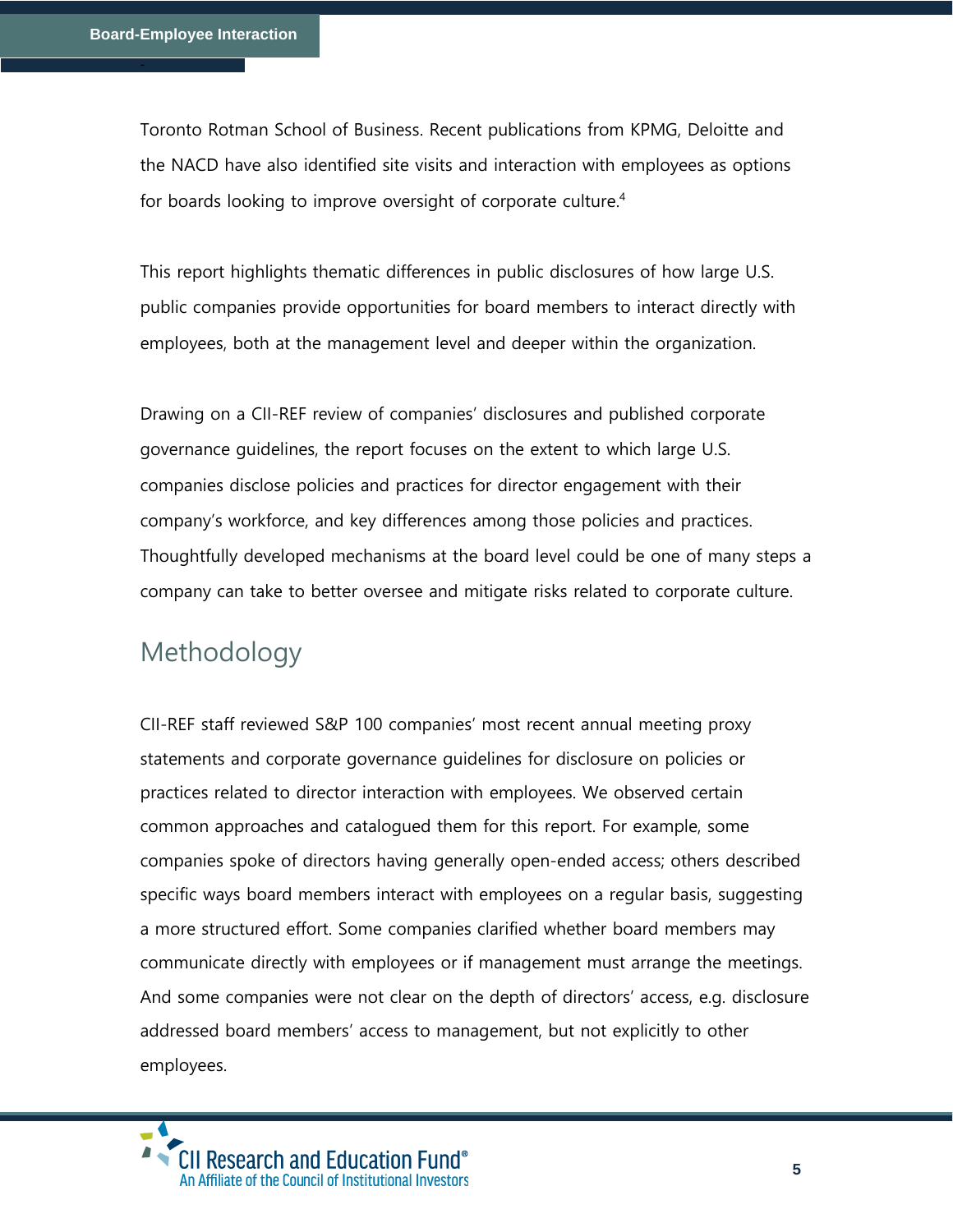One challenge we faced is that disclosure may reside in any number of places, such as the annual shareholder meeting proxy statement, the corporate governance guidelines or elsewhere, such as stand-alone sustainability or human capital reports. Additionally, some companies may have policies or practices for director interaction with employees but may not disclose them. Our review, which involved searching for key terms in corporate governance guidelines and proxy statements, found disclosures at 97 companies.

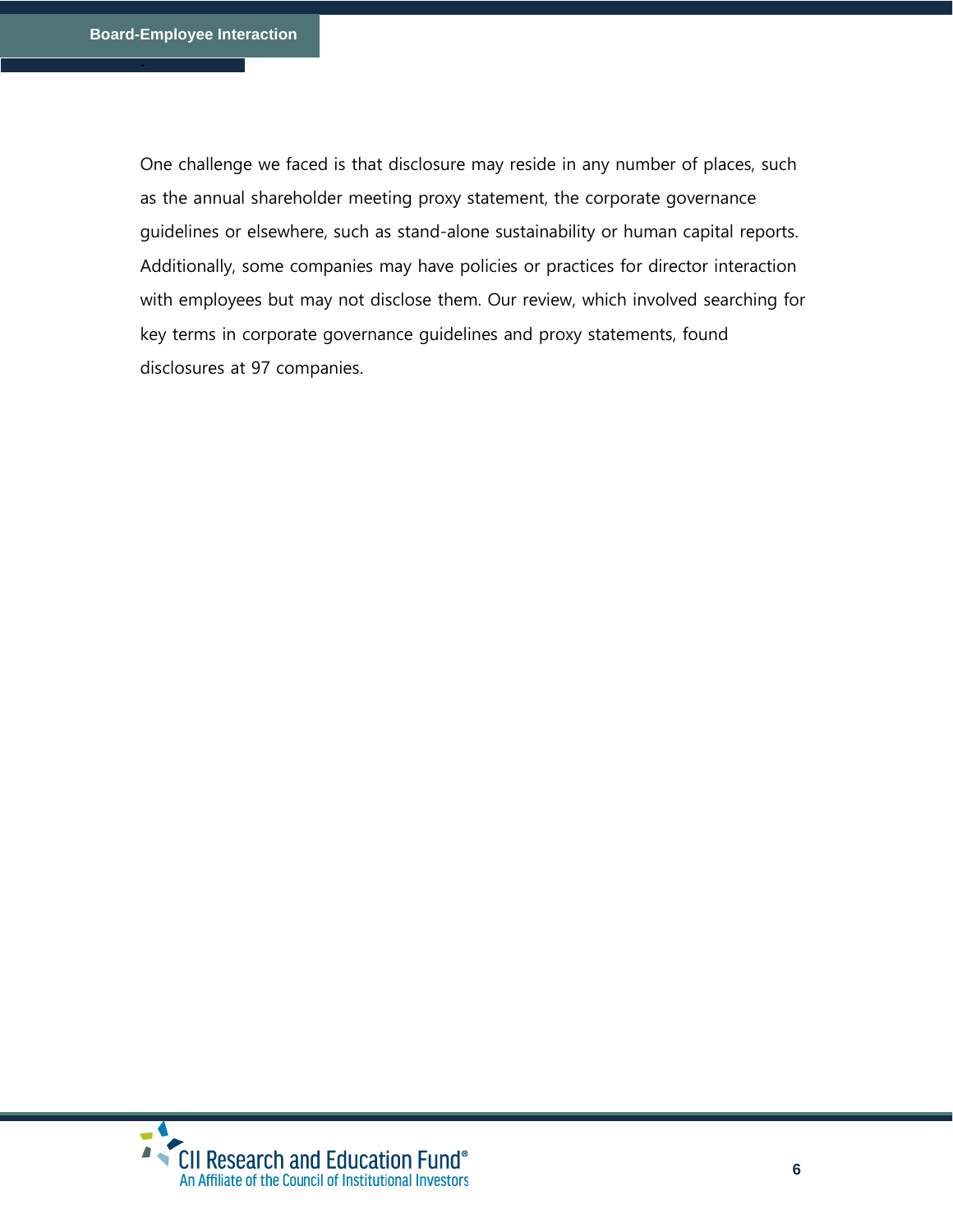# Summary of Findings

Overall, we found 97% of companies in the S&P 100 had policies stating that board members have access to either employees generally or management. About half had policies specifically granting board members access to all employees. A little less than one-third (32%) of the companies had policies granting board members access to management without explicit mention of access to or interaction with other employees. More than one-third of the companies detailed some kind of boardemployee interaction. About two-thirds of the companies had policies granting board members access to employees or specific guidelines for board-employee interaction and 20% of reviewed companies disclosed both policies on employee access and a discussion of specific circumstances where board members have the opportunity to speak with employees.

# Examples of Disclosure

#### 1. Companies that disclose both policies on board access to employees and interaction procedures

The following table shows examples of disclosure of both policies granting board members full access to employees, typically in the corporate governance guidelines, and some form of formal or informal process by which boards interact with employees, typically in the proxy statement. This often included site visits, although not all disclosures indicated that site visits provided board members with opportunities to communicate with employees. Many of the disclosed interaction procedures also include some reference to the value of this contact as a way for boards to oversee company culture.

**Company Disclosure**

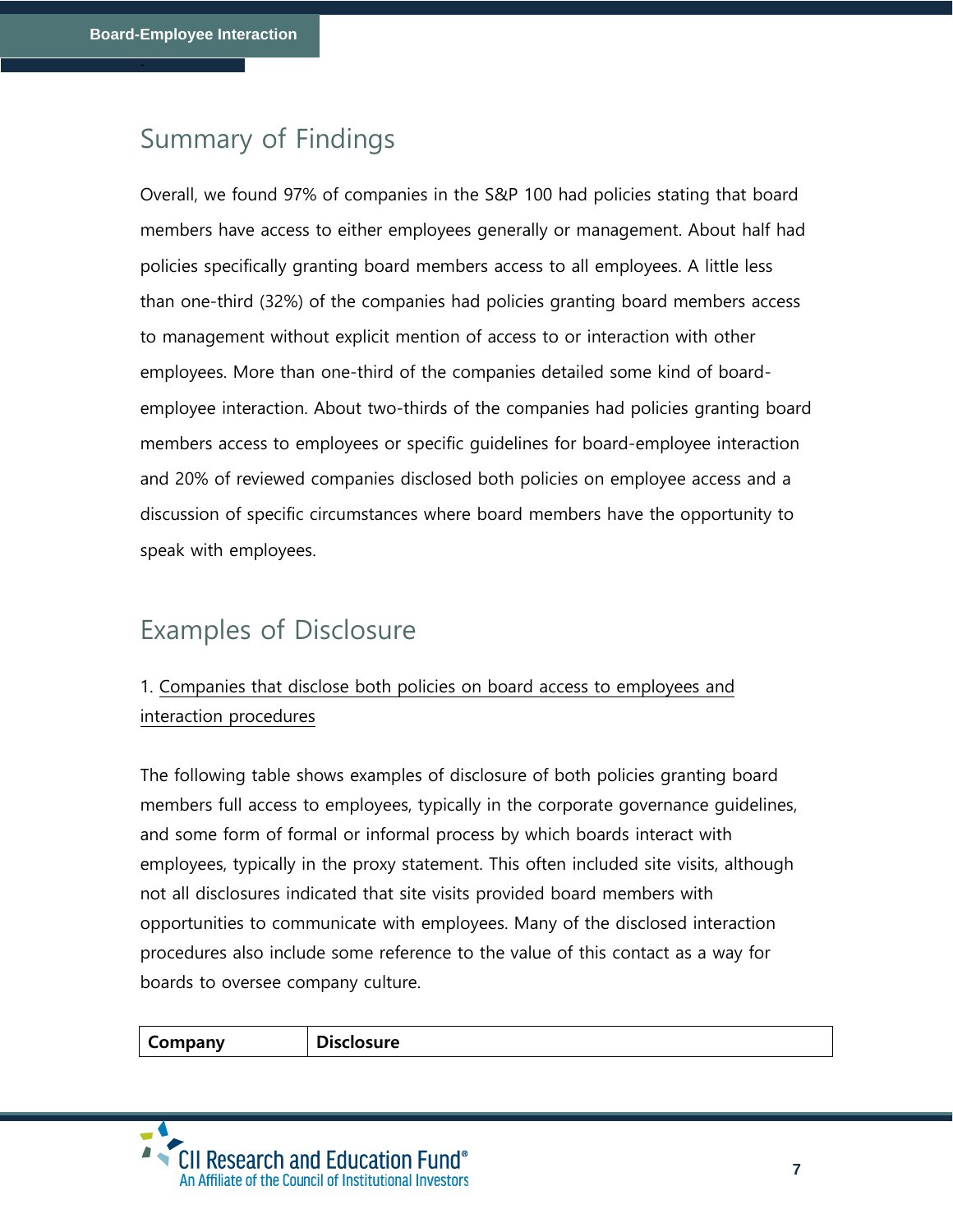| General Dynamics | <b>Corporate Governance Guidelines:</b>                               |
|------------------|-----------------------------------------------------------------------|
|                  | "The Company will provide each director with free and complete        |
|                  | access to all members of management and employees of the              |
|                  | Company and to information about the Company and its                  |
|                  | operations."                                                          |
|                  | Proxy Statement:                                                      |
|                  | "New directors also have the opportunity to visit business units      |
|                  | within each of our segments and receive briefings from the            |
|                  | respective executive vice president and members of business           |
|                  | unit management teams. All directors also visit our business          |
|                  | units periodically. These visits allow the directors to interact with |
|                  | the business unit management teams and employees and gain a           |
|                  | firsthand view of our operations."                                    |
| Intel            | <b>Corporate Governance Guidelines:</b>                               |
|                  | "The Board has complete access to contact and meet with any           |
|                  | Intel employee. Board members are encouraged, when traveling,         |
|                  | to make arrangements in advance to visit Intel sites and meet         |
|                  | with local management on a world-wide basis."                         |
|                  | Proxy Statement:                                                      |
|                  | "Officers regularly attend Board meetings to present information      |
|                  | on our business and strategy, and Board members have                  |
|                  | worldwide access to our employees outside of Board meetings.          |
|                  | Board members are encouraged to make site visits on a                 |
|                  | worldwide basis to meet with local management; to attend Intel        |
|                  | industry, analyst, and other major events; and to accept              |
|                  | invitations to attend and speak at internal Intel meetings."          |
| Johnson &        | Corporate Governance Guidelines:                                      |
| Johnson          | "Directors have full and free access to officers and employees of     |
|                  | the Company. The Directors will use their judgment to ensure          |
|                  | that any such contact is not disruptive to the business               |
|                  | operations of the Company and will, to the extent not                 |
|                  | inappropriate, inform the Chief Executive Officer of any              |

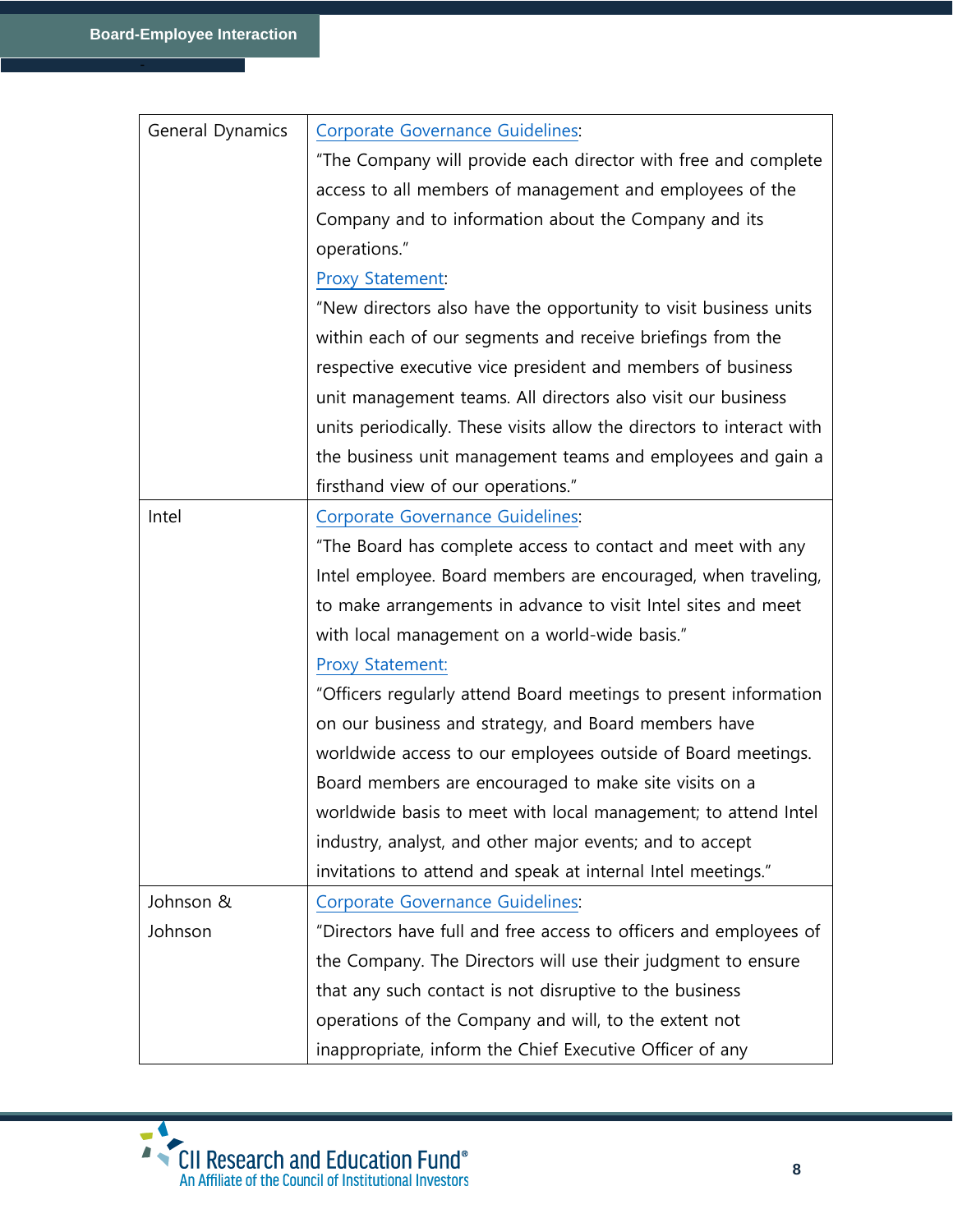|                  | significant communication between a Director and an officer or     |
|------------------|--------------------------------------------------------------------|
|                  | employee of the Company."                                          |
|                  | Proxy Statement:                                                   |
|                  | "The Board's oversight of strategy is enhanced by periodic         |
|                  | engagements held outside the Boardroom. Independent                |
|                  | Directors visit our business locations and research and            |
|                  | development facilities around the globe to observe the             |
|                  | implementation of our strategy. The Directors engage with          |
|                  | senior leaders and employees at these sites to deepen their        |
|                  | understanding of our businesses, their competitive environments    |
|                  | and corporate culture."                                            |
| Southern Company | <b>Corporate Governance Guidelines:</b>                            |
|                  | "Each director has complete access to management."                 |
|                  | <b>Proxy Statement:</b>                                            |
|                  | "Board has full and free access to officers and employees." "In    |
|                  | 2019, we continued our focus on the construction of Plant          |
|                  | Vogtle Units 3 and 4, which included the opportunity for           |
|                  | Directors to visit the work site and meet with key personnel. We   |
|                  | believe the first-hand experience gained through such site visits  |
|                  | provides the Board with an enhanced appreciation of how            |
|                  | Southern's core values inform its operations."                     |
| Walmart          | <b>Corporate Governance Guidelines:</b>                            |
|                  | "Directors shall have full and free access to officers and other   |
|                  | associates of the Company and the Company's outside advisors.      |
|                  | Any meetings or contacts that a director wishes to initiate may    |
|                  | be arranged through the CEO, the Secretary, or directly by the     |
|                  | director. The directors will use their judgment to ensure that any |
|                  | such contact is not disruptive to the business operations of the   |
|                  | Company. It is the expectation of the Board that directors will    |
|                  | keep the CEO informed of communications between a director         |
|                  | and an officer or other associate of the Company, as               |
|                  | appropriate."                                                      |
|                  | <b>Proxy Statement:</b>                                            |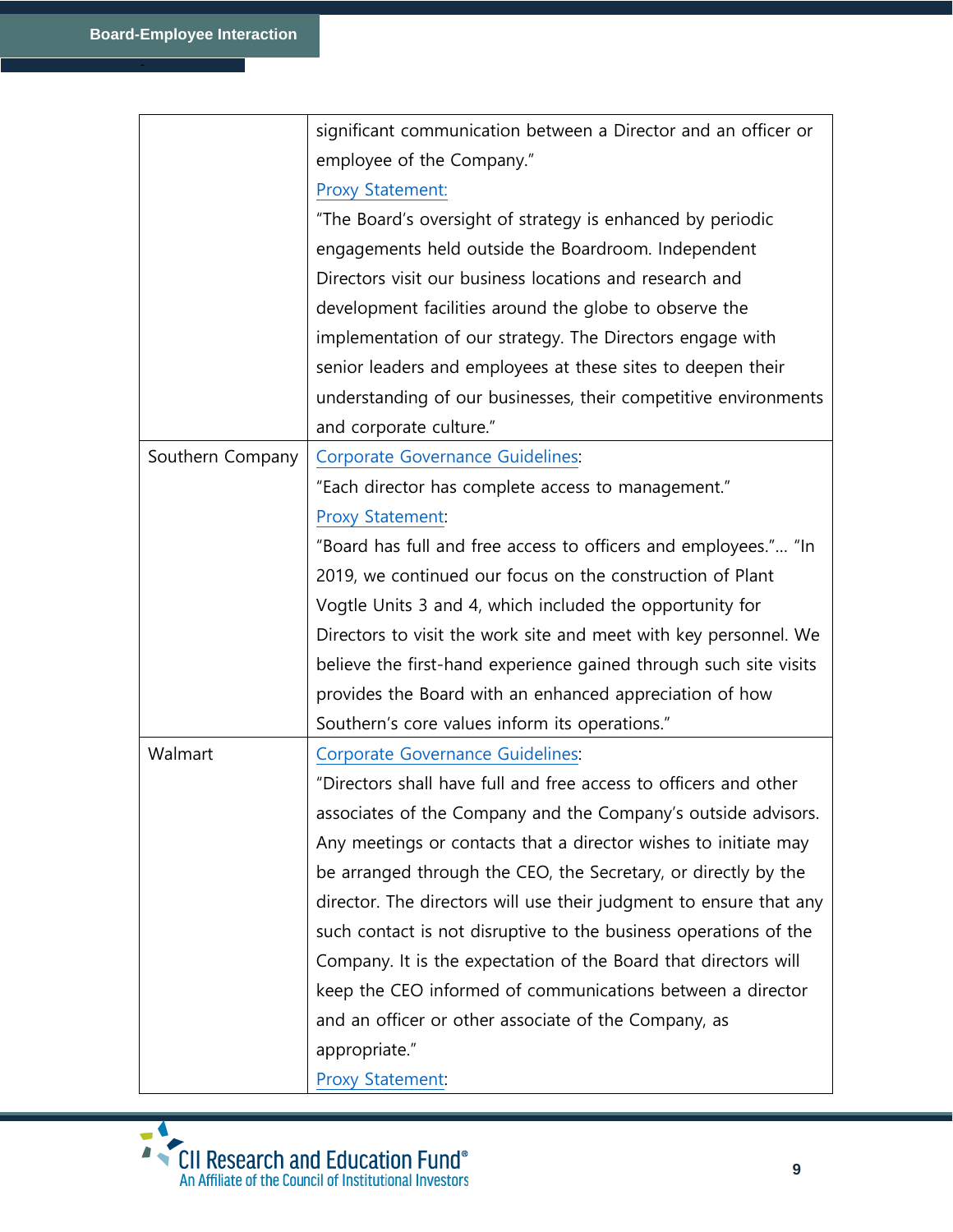"Our Board members are also expected to participate in other company activities and engage directly with our associates at a variety of events throughout the year. Examples of activities and events that members of our Board have participated in include: attending Walmart leadership meetings and traveling with senior business leaders on trips to domestic and international markets, touring facilities with our compliance associates, speaking at various culture, diversity, and inclusion events held at our home office in Bentonville, Arkansas and other locations, attending and speaking at meetings of Walmart business segments, divisions, and corporate support departments."

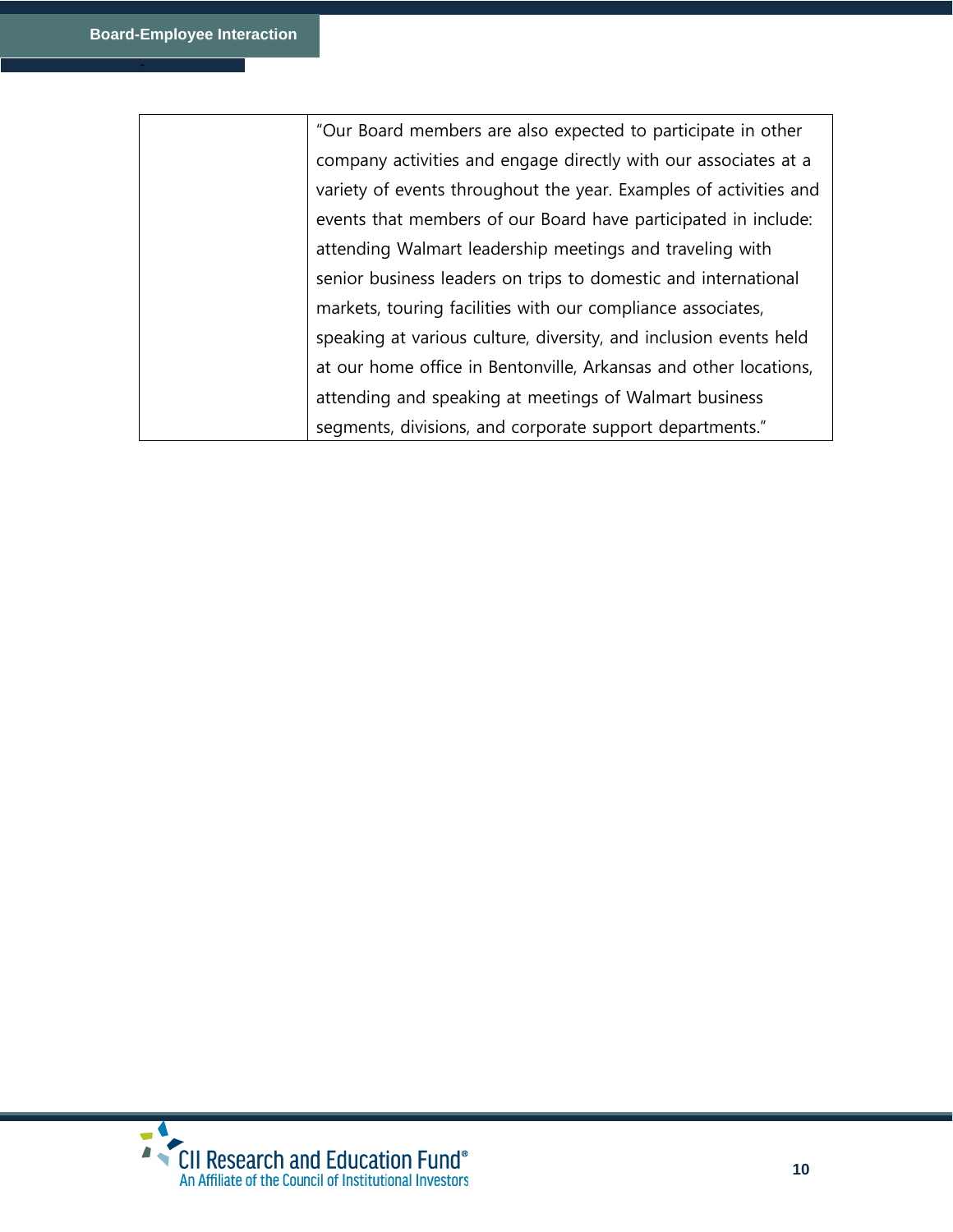#### 2. Companies that disclosed policies on board access to employees

The following are examples of disclosures of policies that afford boards full access to employees but are silent on procedures for, or the nature of, such interaction. Such disclosures were generally in the corporate governance guidelines, but were often restated in the proxy statement. Some were only in the proxy statement.

| Company          | <b>Disclosure</b>                                              |
|------------------|----------------------------------------------------------------|
| Bank of New York | Corporate Governance Guidelines:                               |
| Mellon           | "Management will communicate regularly with directors, who     |
|                  | may also consult with other employees and independent          |
|                  | advisors, such as independent auditors and outside counsel, as |
|                  | the Board or its committees deem appropriate, the fees of such |
|                  | advisors and the expenses of such consultation to be borne by  |
|                  | the Corporation."                                              |
| Chevron          | Corporate Governance Guidelines:                               |
|                  | "Directors are encouraged and provided opportunities to talk   |
|                  | directly to any member of management regarding any questions   |
|                  | or concerns the Director may have."                            |
|                  | <b>Proxy Statement:</b>                                        |
|                  | "Moreover, the Board does not believe that having the CEO also |
|                  | serve as Chairman inhibits the flow of information and         |
|                  | interactions between the Board, management, and other          |
|                  | Company personnel. To the contrary, the Board has unfettered   |
|                  | access to management and other Company personnel."             |

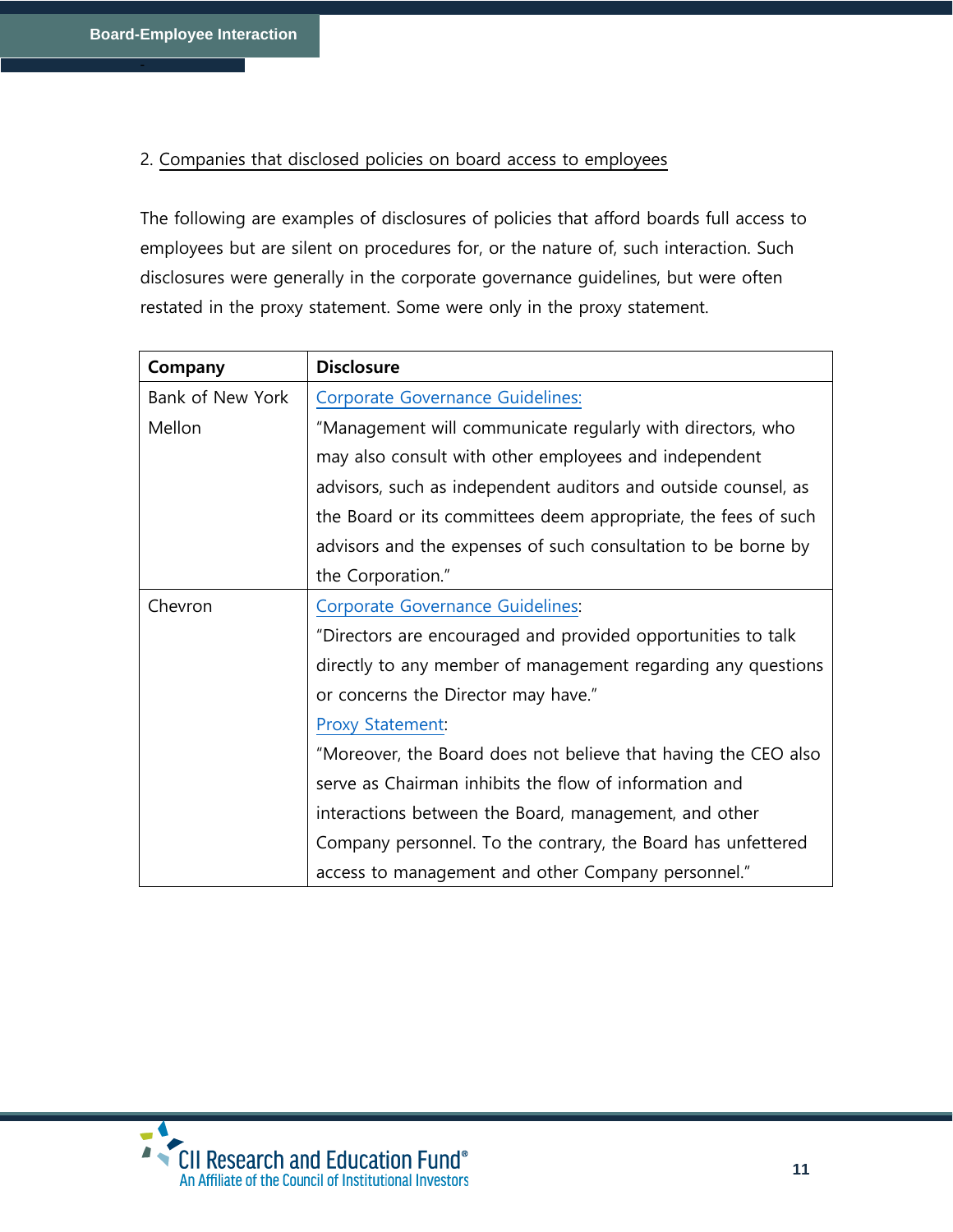| Kinder Morgan | <b>Corporate Governance Guidelines:</b>                                |
|---------------|------------------------------------------------------------------------|
|               | "Each director shall have full access to: (a) senior management;       |
|               | (b) information about the Company's operations; and (c) any            |
|               | outside advisor to the Company.""The Board or any committee            |
|               | may request any officer or employee of the Company or the              |
|               | Company's counsel or other advisors or consultants to attend a         |
|               | meeting of the Board or such committee, as the case may be, or         |
|               | to meet with any member of or advisor to the Board or such             |
|               | committee." "In discharging his or her duties as a member of           |
|               | the Board or of any committee, each member is entitled to rely         |
|               | on the records of the Company and on such information,                 |
|               | opinions, reports or statements, including financial statements        |
|               | and other financial data, that is prepared and presented by (i)        |
|               | any officer, employee or committee of the Company or (ii) legal        |
|               | counsel, external auditors, outsourced internal auditors,              |
|               | governance consultants, compensation consultants or other              |
|               | persons as to matters the member reasonably believes are               |
|               | within the person's professional or expert competence and who          |
|               | was selected with reasonable care by or on behalf of the               |
|               | Company, the Board of, or any committee of, the Company."              |
| Medtronic     | <b>Corporate Governance Guidelines:</b>                                |
|               | "Directors have full and free access to members of management          |
|               | and employees of the Company. The Board and each of its                |
|               | standing committees has the authority to engage outside                |
|               | counsel, accountants, experts and other advisors as it                 |
|               | determines appropriate to assist it in the performance of its          |
|               | functions."                                                            |
| McDonald's    | <b>Corporate Governance Guidelines:</b>                                |
|               | "In order to fulfill their oversight responsibilities, Directors shall |
|               | have free access to Company management and employees."                 |
|               | "the Board of Directors shall provide a means by which persons,        |
|               | including shareholders and employees, may communicate                  |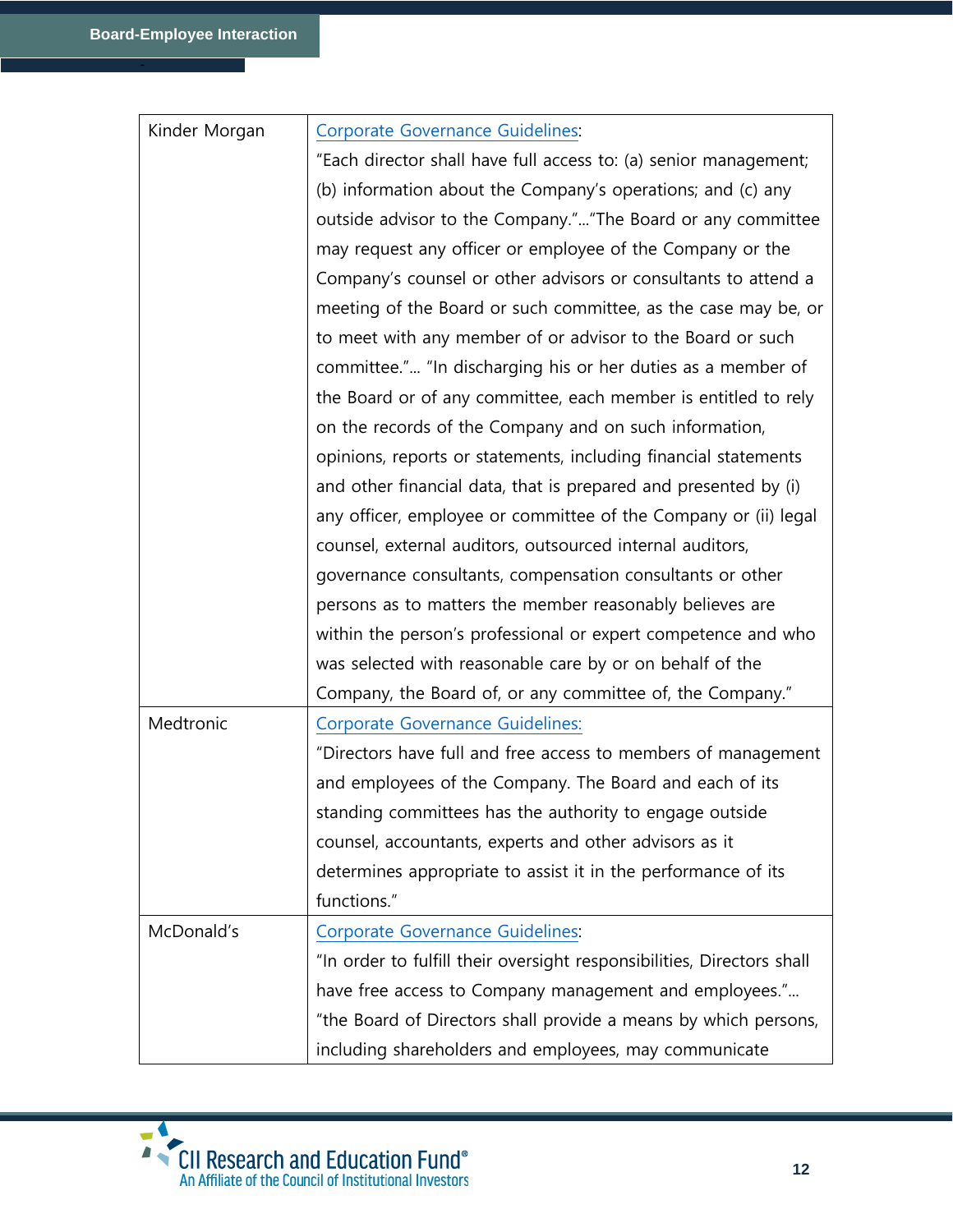| directly with directors with regard to matters relating to the |
|----------------------------------------------------------------|
| Company's corporate governance and performance."               |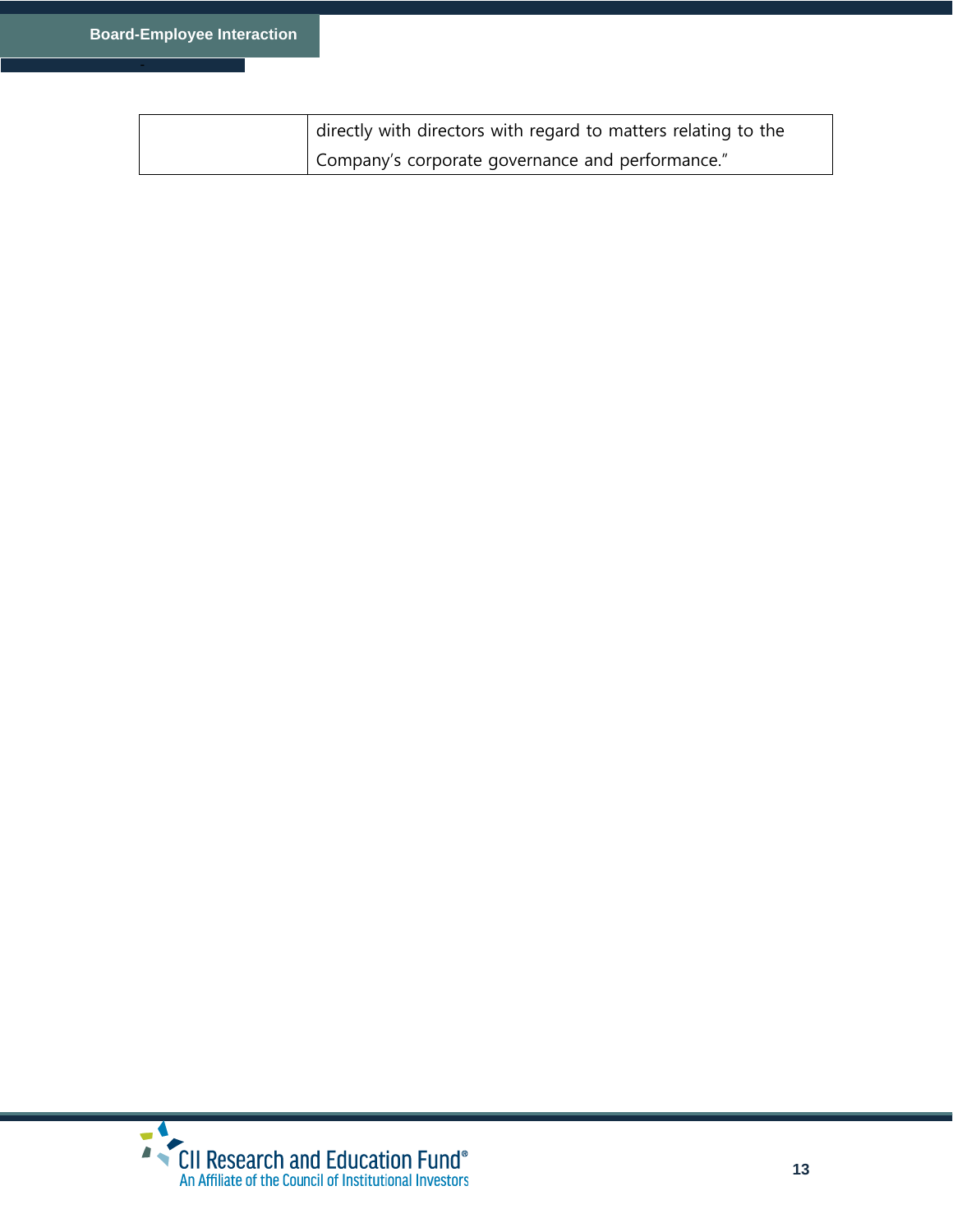3. Companies where policies on board access to employees require management arrangement

Some companies had policies allowing board members access to employees, but specified that any contact should be arranged or approved by management. Often the designated gatekeeper was the CEO, but at some companies it was the corporate secretary or other senior managers. There seemed to be a range of management involvement, some of which may be purely administrative to make it easier for the director to contact employees. Other policies stipulated that management take a more active role. Most of these disclosures were in the corporate governance guidelines.

| Company        | <b>Disclosure</b>                                              |
|----------------|----------------------------------------------------------------|
| Boeing         | Corporate Governance Guidelines:                               |
|                | "The Company will provide each director with complete access   |
|                | to the management and employees of the Company.""The           |
|                | CEO and other officers are responsible for establishing        |
|                | effective communications with the Company's stakeholders,      |
|                | including shareholders, employees, customers, suppliers,       |
|                | communities, governments, creditors and corporate partners. It |
|                | is the policy of the Board that management speaks for the      |
|                | Company. Individual directors may, from time to time, meet or  |
|                | otherwise communicate with stakeholders. It is, however,       |
|                | expected that directors would do so with the knowledge of      |
|                | and, absent unusual circumstances or as contemplated by the    |
|                | committee charters, following prior consultation with the      |
|                | Company's management."                                         |
| Charter        | Corporate Governance Guidelines:                               |
| Communications | "Directors shall have full and unrestricted access to the      |
|                | Company's management and employees in order to be              |
|                | informed about the Company's business and for such other       |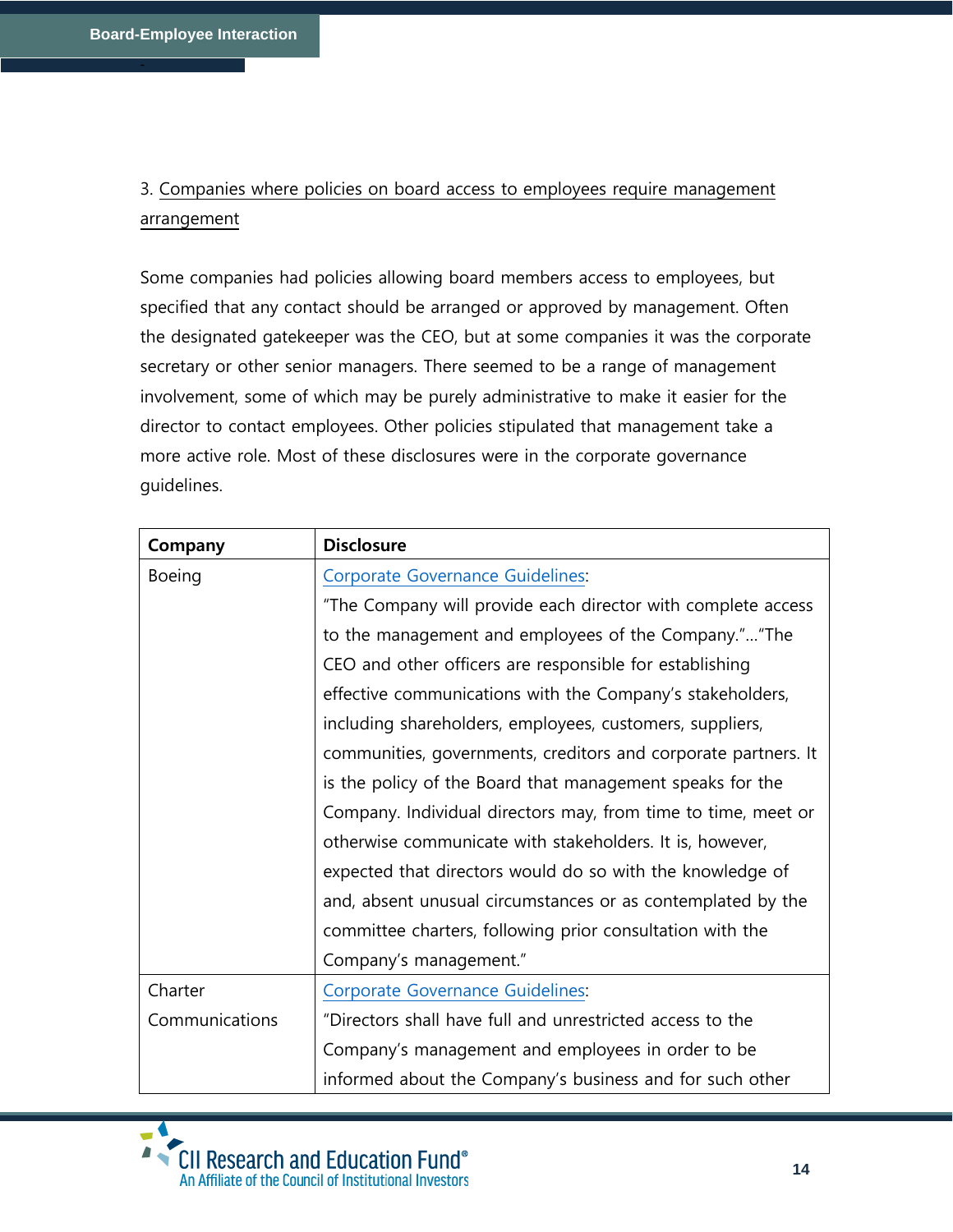|                    | purposes as may be useful to the Board in fulfilling its        |
|--------------------|-----------------------------------------------------------------|
|                    | responsibilities. Such meetings should generally be arranged    |
|                    | through the office of the Company's Chief Executive Officer     |
|                    | ("CEO")."                                                       |
|                    | <b>Proxy Statement:</b>                                         |
|                    | "All directors have full access to all members of management    |
|                    | and all employees on a confidential basis."                     |
| Citigroup          | Corporate Governance Guidelines:                                |
|                    | "Directors shall have full and free access to senior            |
|                    | management. Directors are requested to arrange such             |
|                    | meetings through the Corporate Secretary."                      |
|                    | <b>Proxy Statement:</b>                                         |
|                    | "Directors have full and free access to senior management and   |
|                    | other employees of Citi."                                       |
| Comcast            | <b>Corporate Governance Guidelines:</b>                         |
|                    | "Board members have access to the management and                |
|                    | employees of the Company and to its outside counsel and         |
|                    | auditors. Any meetings or contacts that a director wishes to    |
|                    | initiate may be arranged through the Chief Executive Officer or |
|                    | his designee(s)."                                               |
| UnitedHealth Group | <b>Corporate Governance Guidelines:</b>                         |
|                    | "Board members have access to the Company's management,         |
|                    | other employees and outside advisors. Except in unusual         |
|                    | circumstances, the Chief Executive Officer should be advised    |
|                    | and consulted in advance of proposed significant contacts with  |
|                    | senior management."                                             |

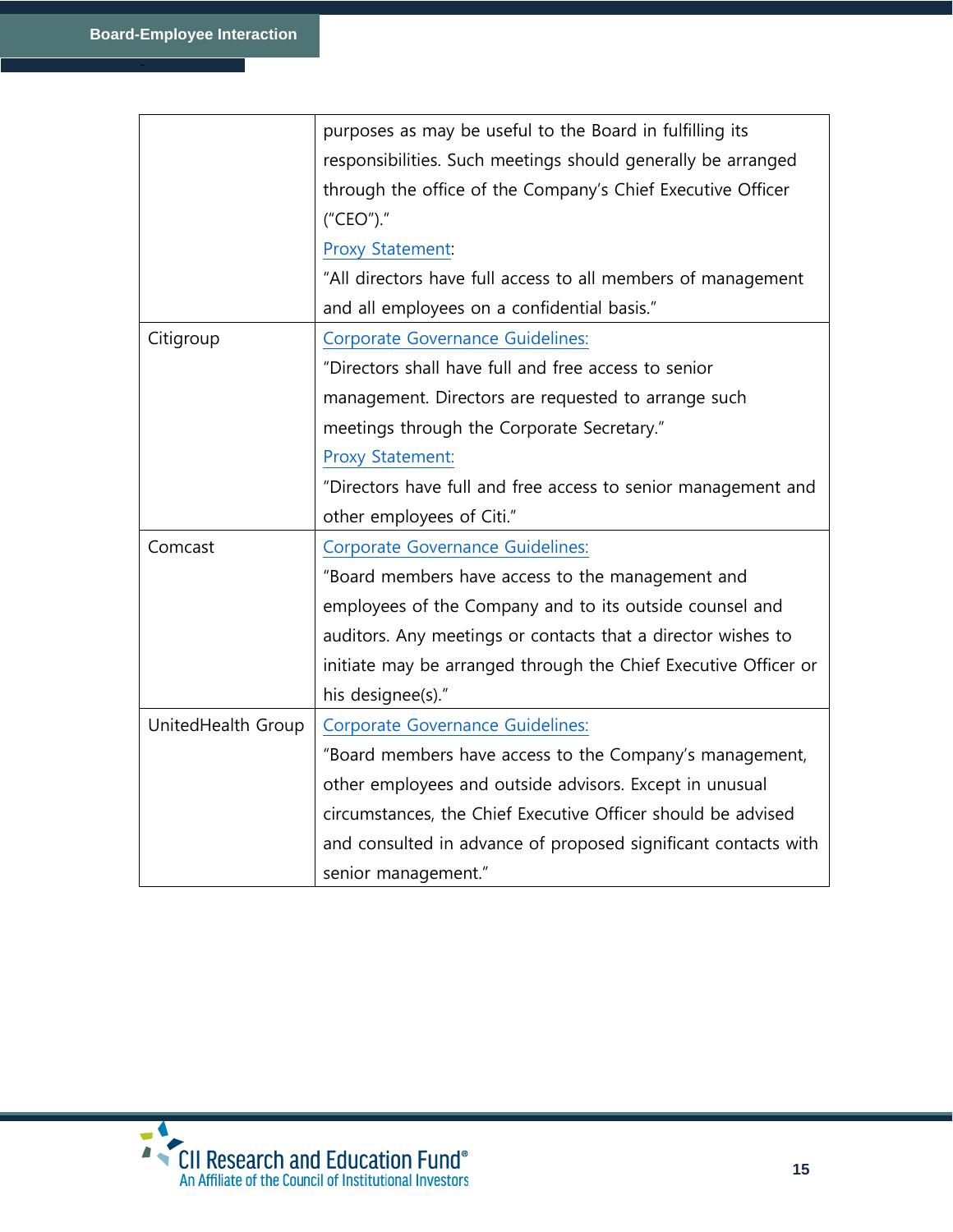#### 4. Companies with disclosed policies on board access to management

The following are examples of disclosed policies that grant board members access to management, but not other employees. In some cases this distinction is explicit, while in others the distinction is implied. Some examples specify that this access is only to senior management. These disclosures were generally found in the corporate governance guidelines, but at times were also stated in the proxy statement.

| Company       | <b>Disclosure</b>                                                    |
|---------------|----------------------------------------------------------------------|
| American      | Corporate Governance Guidelines:                                     |
| International | "All directors are invited to contact the Chief Executive Officer at |
| Group         | any time to discuss any aspect of AIG's business. It is expected     |
|               | that the Chief Executive Officer will keep the Chairman informed     |
|               | of all significant management, operational and other business        |
|               | developments as they arise. Directors also will have complete        |
|               | access to other members of management. The Board expects             |
|               | that there will be frequent opportunities for directors to meet      |
|               | with the Chief Executive Officer and other members of                |
|               | management in Board and committee meetings, or in other              |
|               | formal and informal settings." "It is important that AIG speak       |
|               | to employees, investors and outside constituencies with a single     |
|               | voice and that management serves as the spokesperson."               |
| Eli Lilly     | Corporate Governance Guidelines:                                     |
|               | "Independent directors have direct access to members of              |
|               | management whenever they deem it necessary."                         |
|               | Proxy Statement:                                                     |
|               | "Our independent directors actively engage in board meetings,        |
|               | have direct access to management, and have sole discretion to        |
|               | hire independent advisors at the company's expense."                 |

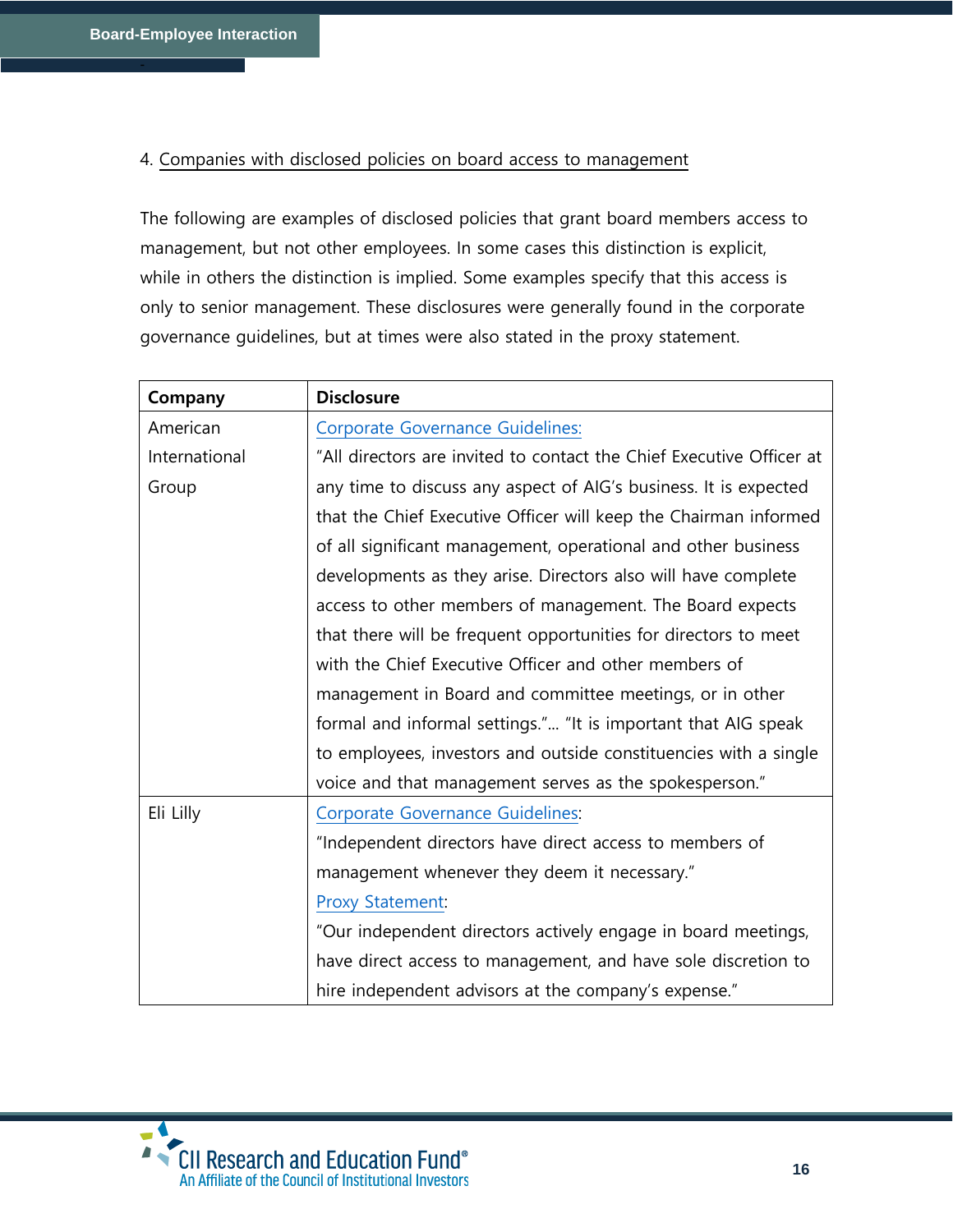| Facebook       | Corporate Governance Guidelines:                                  |
|----------------|-------------------------------------------------------------------|
|                | "Directors are encouraged to speak directly to any member of      |
|                | management regarding any questions or concerns the directors      |
|                | may have. In addition, the Board encourages members of            |
|                | management to be invited to attend Board meetings where they      |
|                | may share relevant information or insight related to business     |
|                | discussed at the meeting."                                        |
|                | <b>Proxy Statement:</b>                                           |
|                | "The oversight responsibility of the board of directors and its   |
|                | committees is informed by regular reports from our                |
|                | management team, including senior personnel that lead a           |
|                | variety of functions across the business, and from our internal   |
|                | audit department, as well as input from external advisors, as     |
|                | appropriate."                                                     |
| Lowe's         | <b>Corporate Governance Guidelines:</b>                           |
|                | "Board members have complete access to Lowe's Management          |
|                | and are encouraged to make regular contact. Board members         |
|                | shall coordinate such access with respect to matters relating to  |
|                | standing committees of the Board through the appropriate          |
|                | committee chair. Board members will use judgment to assure        |
|                | that this access is efficient and appropriate and not distracting |
|                | to Management and the business operation of the Company.          |
|                | Directors shall refrain from giving strategic or operating        |
|                | direction to members of Management outside the scope of full      |
|                | Board or committee responsibility and accountability."            |
| Nextera Energy | Corporate Governance Guidelines:                                  |
|                | "Directors have complete access to the Company's senior           |
|                | management."                                                      |



<sup>1</sup> "[2019-2020 NACD Public Company Governance Survey](https://corpgov.law.harvard.edu/wp-content/uploads/2020/01/2019-2020-Public-Company-Survey.pdf)," NACD, 2020, p. 35.